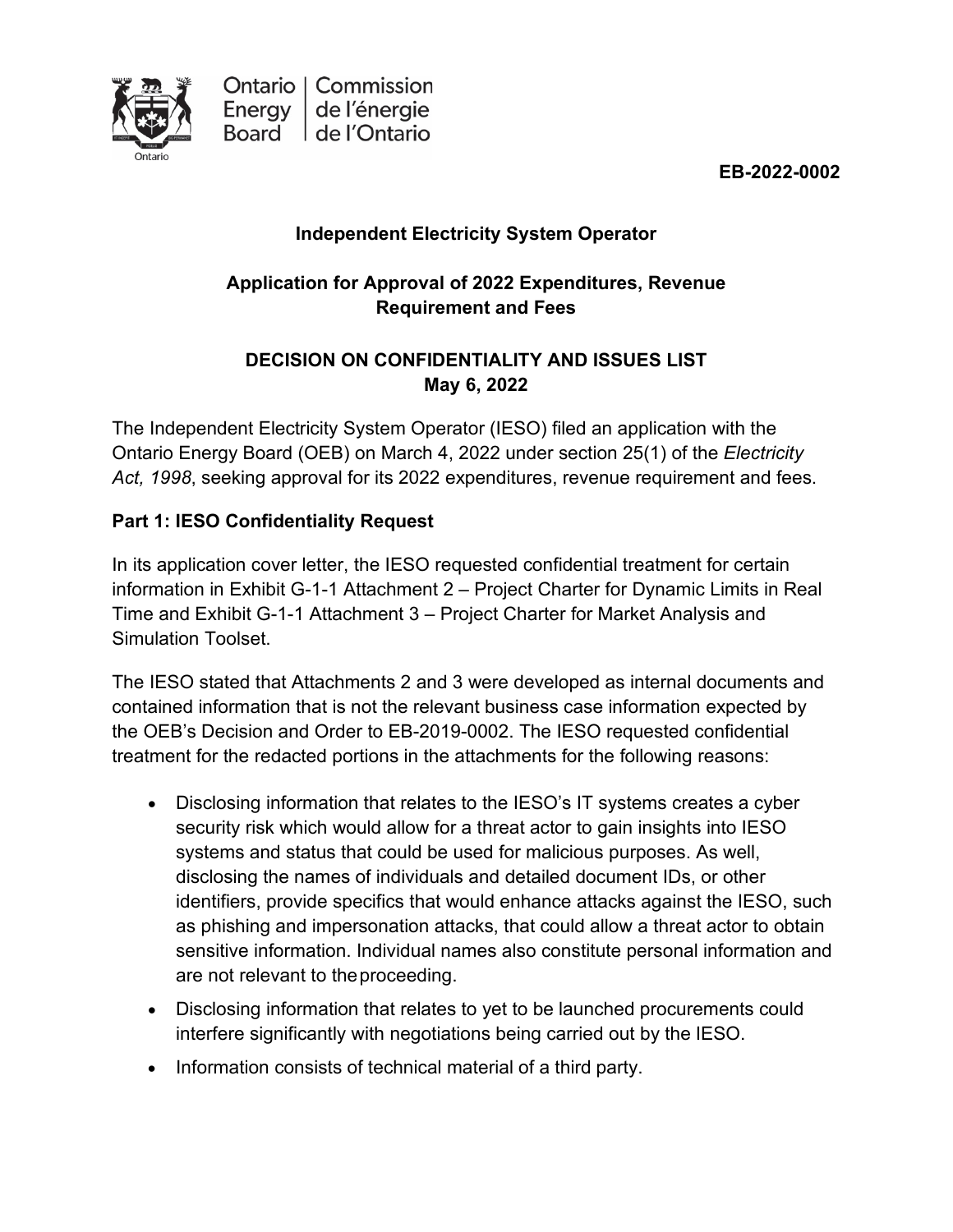Procedural Order No. 1 indicated that, in accordance with section 11.1.3 of the *Practice Direction on Confidential Filings*, the OEB would review the confidential, un-redacted versions of Attachments 2 and 3 to confirm that the redacted information is not relevant and that following this review the OEB would provide further directions concerning any information that is relevant but for which the IESO has sought confidential treatment.

#### **Decision on Confidentiality Request**

The OEB approves the IESO's request for confidential treatment of the unredacted Exhibits G-1-1 Attachment 2 – Project Charter (DLRT), and G-1-1 Attachment 3 – Project Charter (MAST). In approving the IESO's request for confidential treatment of these Exhibits, the OEB notes that in the traditional approach of requests for confidentiality, under section 2(3) of the *Freedom of Information and Protection of Privacy Act*, names, titles, and contact information of persons acting in a business, professional, or official capacity is not personal information. Nevertheless, the OEB accepts that, in this instance, the necessity for confidentiality arises from the IESO's explanation that the redacted portions should be protected because disclosure of said portions relate to cyber security risk. Further, the OEB accepts that disclosing information that relates to the IESO's information technology systems creates a cyber security risk which could allow for a threat actor to gain insights into the IESO's systems and status that could be used for malicious purposes. As well, disclosing the names of individuals and detailed document IDs, or other identifiers, provide specifics that could enhance attacks against the IESO, such as phishing and impersonation attacks, that could allow a threat actor to obtain sensitive information.

The OEB's Decision respecting confidentiality in the IESO Application for Approval of 2020 and 2021 Expenditures, Revenue Requirement and Fees dealt with similar cyber security matters.<sup>[1](#page-1-0)</sup> That Decision ordered the IESO to provide unredacted copies to individuals that executed the OEB's form of Declaration and Undertaking, subject to the IESO's right to object to the Declaration and Undertaking from any individual. In this instance, the OEB accepts the IESO's submissions respecting the danger posed by the potential effects of a breach of cyber security, and so need not seek submissions from parties on the confidential designation of the information. Parties that may wish to examine unredacted portions of the IESO's Exhibit E-2-1 Attachment 2 – Project Charter for: Dynamic Limits in Real Time (DLRT) and Exhibit E-2-1 Attachment 3 – Project Charter for: Market Analysis and Simulation Toolset (MAST) may do so by providing the OEB's form of Declaration and Undertaking.

<span id="page-1-0"></span><sup>1</sup> Decision and Order (EB-2020-0230), November 18, 2021, p. 6-7.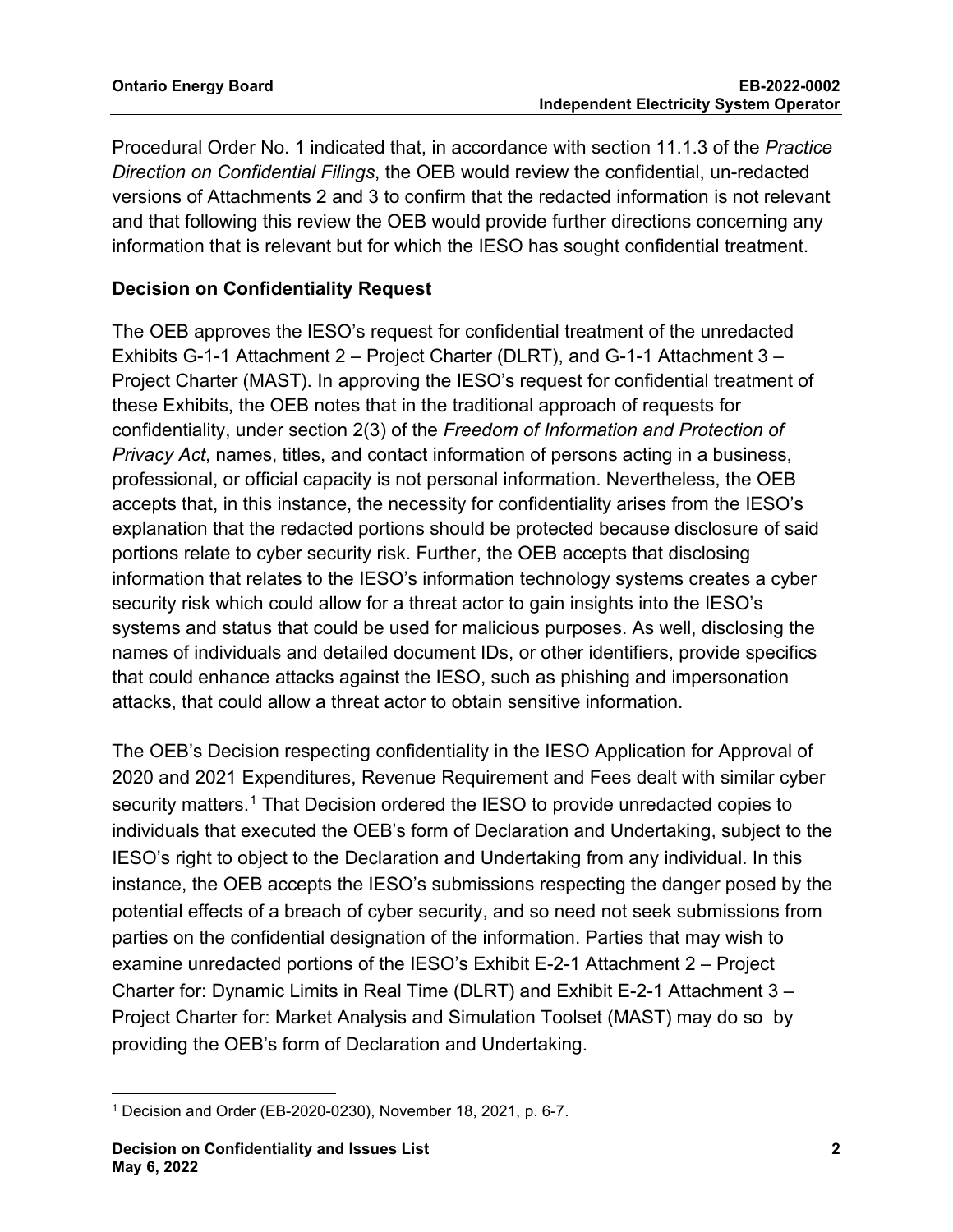The OEB notes that, redactions from evidentiary filings for the reason of relevance are primarily directed to the exclusion of information concerning operations or activities carried out by the applicant that are not subject to regulatory oversight by the OEB. Where evidence pertains to operations and activities regulated by the OEB, information that provides context for those operations or activities will not ordinarily be redacted solely on the premise that accounting computations or revenue requirement might still be derived without that information.

The OEB does not accept the proposed redaction on page 19 of E-2-1, Attachment 3 (MAST). The OEB finds all of the information on this page to be relevant information within the context of overall savings to ratepayers from IESO programs and initiatives. The OEB does not find it necessary to deal with the issue of relevance for the remaining proposed redactions as the proposed redactions have already been found to be confidential on the basis of cyber security (with one exception described below).

The OEB accepts the IESO's proposed redactions for reasons of confidentiality to protect the technical material of a third party (E-2-1, Attachment 2 (DLRT), page 1). Interested parties may obtain an unredacted version of that attachment if they file the requisite Declaration and Undertaking. The OEB also accepts the redaction for confidential reasons of three pages of E-2-1, Attachment 3 (pages 13, 14/15 and 18). This is because of the potential harm that could result from the disclosure of this information including significant interference with negotiations to be carried out by the IESO. Interested parties may obtain access to these redacted pages by filing a Declaration and Undertaking. The OEB also accepts the IESO's request for the proposed redaction solely on the basis of relevance (E-2-1 page, 23).

#### **Part 2: Issues List**

As part of its application, the IESO filed a draft issues list. Procedural Order No. 1 provided for OEB staff and intervenors to comment on the IESO's draft issues list and for the IESO to respond to those comments. Procedural Order No. 1 also indicated that the OEB Panel would determine the final issues list prior to the filing of interrogatories.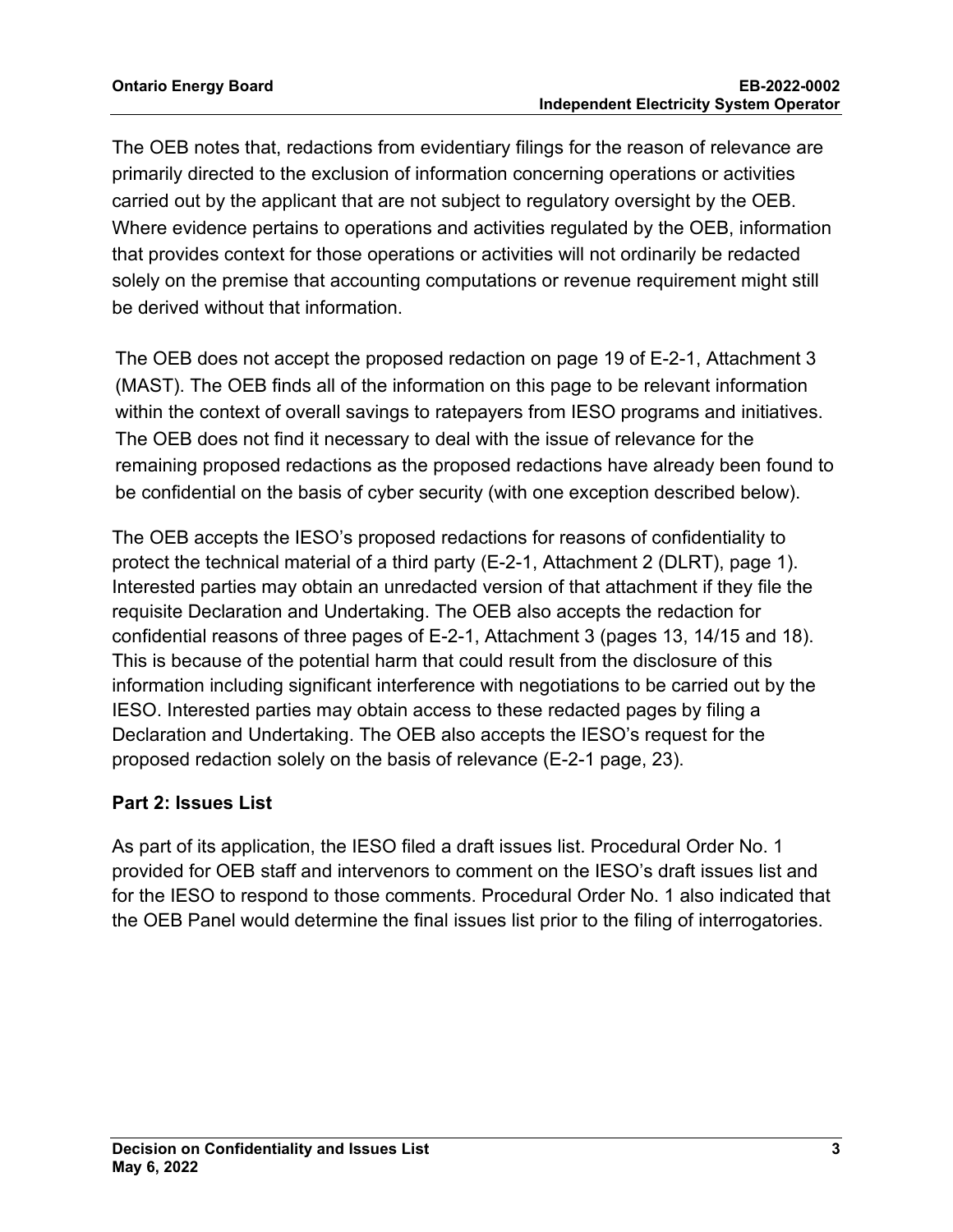#### **Decision on Issues List**

#### **Submission of OEB Staff**

OEB staff requested that Issue 3.0 be renamed to "*Application and Reliable Integration Fee*" and that a new issue, entitled "*Is the \$1,000 Application Fee for market participation appropriate*?" be included as Issue 3.2. OEB staff's request was supported by the Vulnerable Energy Consumers Coalition (VECC). The IESO did not oppose the renaming of Issue 3.0 or OEB staff's proposed Issue 3.2.

OEB staff further submitted that the IESO's proposed Issue 5.1 be revised to "*Has the IESO responded appropriately to all OEB directions from previous proceedings?*" School Energy Coalition and VECC supported OEB staff's request. In its submission, OEB staff indicated that the revision was necessary given the IESO's proposed wording narrowly focused the scope of Issue 5.0 on only one of the 18 commitments the IESO made during previous revenue requirement proceedings. OEB staff stated that the revision would expand the scope of Issue 5.0 to allow for discovery on the actions taken by the IESO in response to all 18 commitments as well as all OEB directions from other proceedings that may be relevant.

The IESO opposed OEB staff's proposed revision on the basis that it would provide unlimited scope and allow parties to review "any and all" OEB directions from previous proceedings. The IESO further stated if the OEB accepts OEB staff's proposed revision of Issue 5.1, the OEB should limit the scope to include commitments made by the IESO in the EB-2020-0230 proceeding. The IESO submitted that it would be reasonable to focus the Issue on those commitments and therefore proposed to replace Issue 5.1 with, "*Has the IESO responded appropriately to OEB directions included in the OEBapproved Settlement Agreement for EB-2020-0230?*"

#### **Findings on OEB Staff's Submission**

The OEB finds it appropriate to rename issue 3.0 to Application and Reliable Integration Fee and to add a new issue as 3.2, "Application Fee for Market Participation".

With respect to the proposed amendment to Issue 5.1, the OEB understands the IESO's objection that amending this issue per the wording suggested by Board staff could provide unlimited scope and allow parties to review "any and all" OEB directions from previous proceedings. Nevertheless, the OEB does not accept the IESO's rationale and notes that applicants have an obligation to show progress towards achieving directives from previous decisions. However, this obligation is limited to those directives that continue to remain in place. Accordingly, the OEB will amend Issue 5.1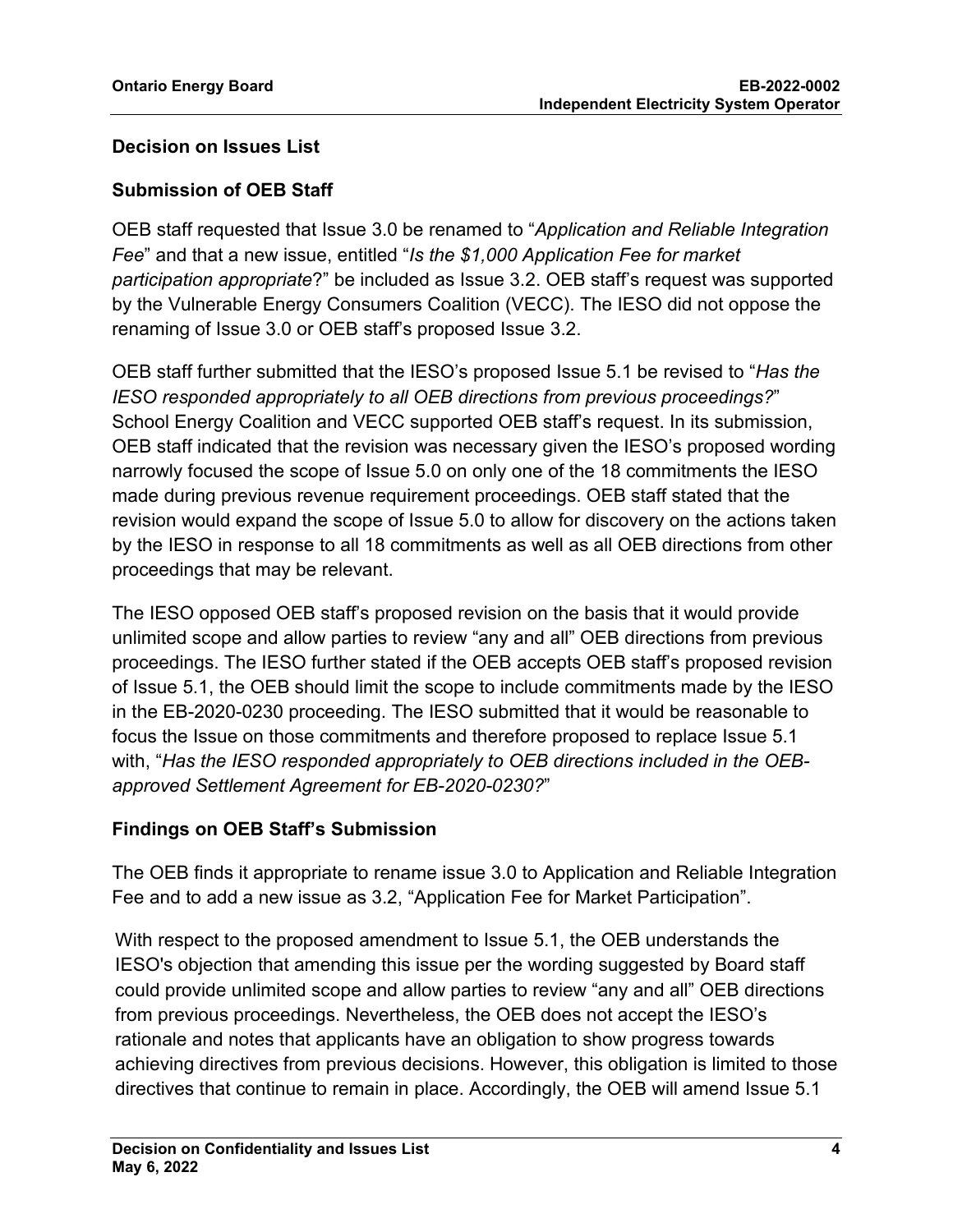to read, "*Has the IESO responded appropriately to outstanding OEB directions from previous proceedings?"*.

#### **Submission of the Association of Major Power Consumers of Ontario (AMPCO)**

AMPCO submitted that the IESO's proposed Issue 1.2: *"Are the IESO's 2022 projected staffing levels and compensation (including salaries, benefits, pensions and other postemployment benefits) appropriate*?" should be revised to remove the reference to 2022 on the basis that staffing levels and compensation should be reviewed in the context of the 2022 to 2024 business plan. VECC supported AMPCO's request.

The IESO opposed AMPCO's proposal to remove the year 2022 from Issue 1.2. The IESO stated that the current proceeding should be focused on the OM&A and capital expenditures for the year for which the IESO is seeking approval, which in this case is 2022. The IESO further clarified that it is not seeking OEB approval for expenditures in future years.

AMPCO further submitted that an additional Issue entitled "*Is the IESO's 2022 Regulatory Scorecard appropriate*?" should be added to the Issues List. VECC supported AMPCO's request. AMPCO noted that a similar issue appeared on the Issues List in the IESO's 2019 Revenue Requirement proceeding[2](#page-4-0) and that the scorecard assists the OEB in its decision-making process when reviewing the IESO's proposed expenditure and revenue requirements.

The IESO opposed AMPCO's proposal to introduce a new Issue related to its scorecard. The IESO commented that AMPCO had not explained how the proposed addition would improve upon the draft Issues List and enhance the review of the IESO's 2022 Revenue Requirement Submission more effectively than the currently drafted Issues. The IESO agreed with AMPCO's statement that the scorecard assists the OEB in its decision-making process and commented that that is the reason it was included in its application.

#### **Findings on AMPCO's Submission**

The OEB will not change the IESO's proposed Issue 1.2 by removing "2022". The OEB notes that the IESO's current Fee application is limited to 2022 despite the IESO having submitted a three-year Business Plan. The OEB also notes that preparing and submitting multi-year business plans is a common business practice, intended to provide Boards of Directors, Shareholders and other governing bodies with forecast

<span id="page-4-0"></span><sup>2</sup> EB-2019-0002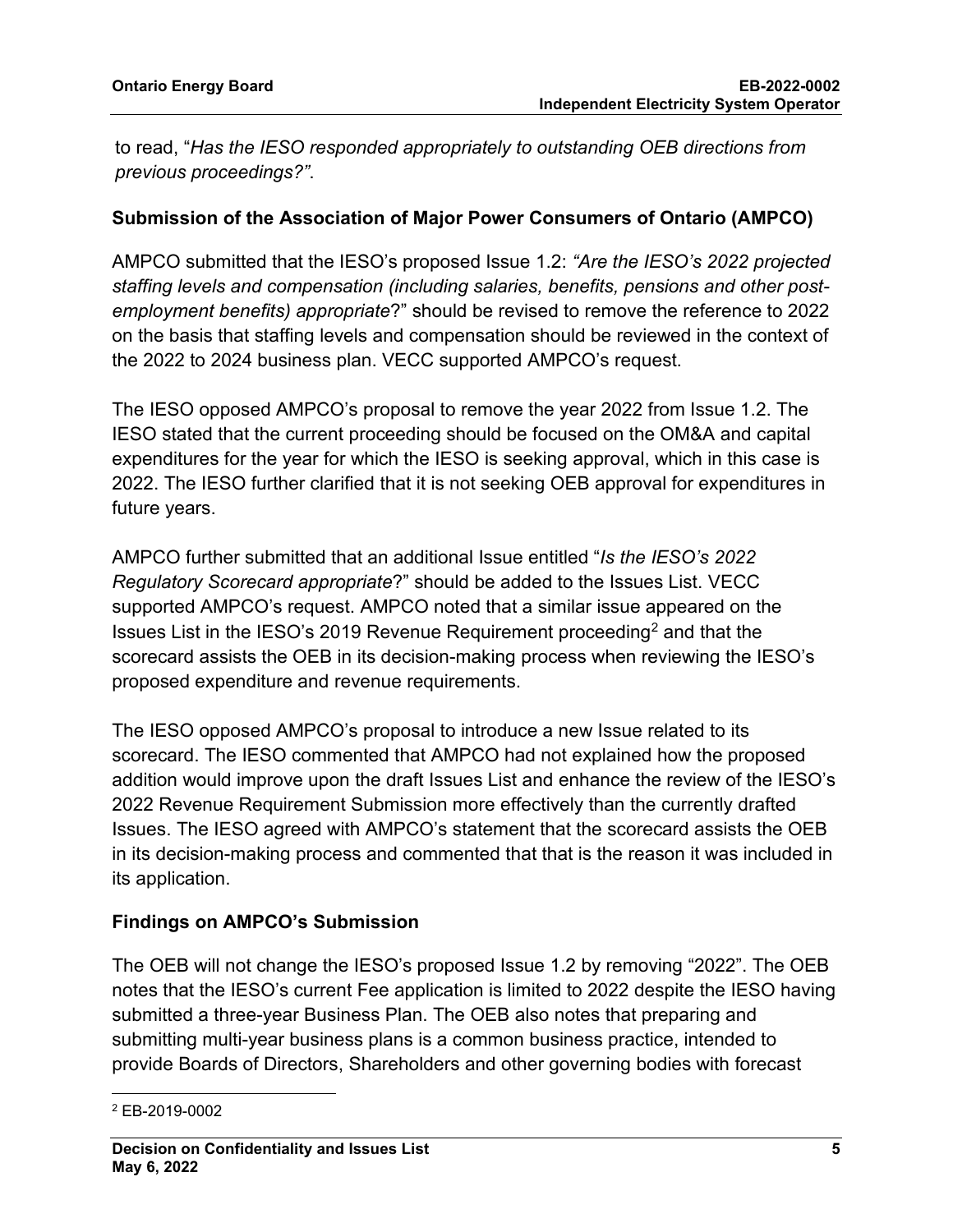information beyond the fiscal year for which approvals are being sought, and this is clearly the case here.

The OEB agrees with the IESO that there is no need to include a separate issue about the appropriateness of the IESO's 2022 Regulatory Scorecard. As the IESO has noted, its 2022 Regulatory Scorecard has been included in evidence (Exhibit G-2-3) and the OEB finds that the Scorecard can be appropriately examined by parties under Issue 1.0 Revenue Requirement, Operating Costs and Capital Spending. Finally, on this issue, the OEB notes that the IESO had proposed changes to its Regulatory Scorecard as part of its Application for Approval of 2020 and 2021 Expenditures, Revenue Requirement and Fees, and those changes were examined and agreed to by parties as part of the settlement in that proceeding. $3$  The IESO has not proposed any changes to the now agreed-to Regulatory Scorecard in this proceeding.

#### **Submission of Ontario Sustainable Energy Association (OSEA)**

OSEA proposed that the following additional sub-issue be included under Issue 1.0 in order to capture the IESO's operation and maintenance activities: *"Is the IESO's 2022 operating budget of \$186.5 million for OM&A for Fiscal year 2022 appropriate?*" OSEA submitted that the addition of the issue would facilitate consideration of the IESO's key OM&A initiatives, including Resource Adequacy and the Enabling Resources Program, and the funds allocated to each.

The IESO opposed OSEA's proposal on the basis that the existing Issue 1.1 covers the entirety of the IESO's proposed revenue requirement, which includes OM&A expenditures, among other items and that the addition of the new Issue is therefore unnecessary.

#### **Findings on OSEA's Submission**

The OEB finds that Issue 1.1 covers the entirety of the IESO's proposed revenue requirement, and OSEA's proposal to address the IESO's 2022 operating budget adds unnecessary specificity. Accordingly, the OEB will not change Issue 1.0 by adding the sub-issue proposed by OSEA.

#### **Submission of the Canadian Renewable Energy Association, Energy Storage Canada and the Ontario Water Power Association (REASCWA)**

<span id="page-5-0"></span><sup>3</sup> EB-2020-0230, Exhibit S-1-1, Page 19.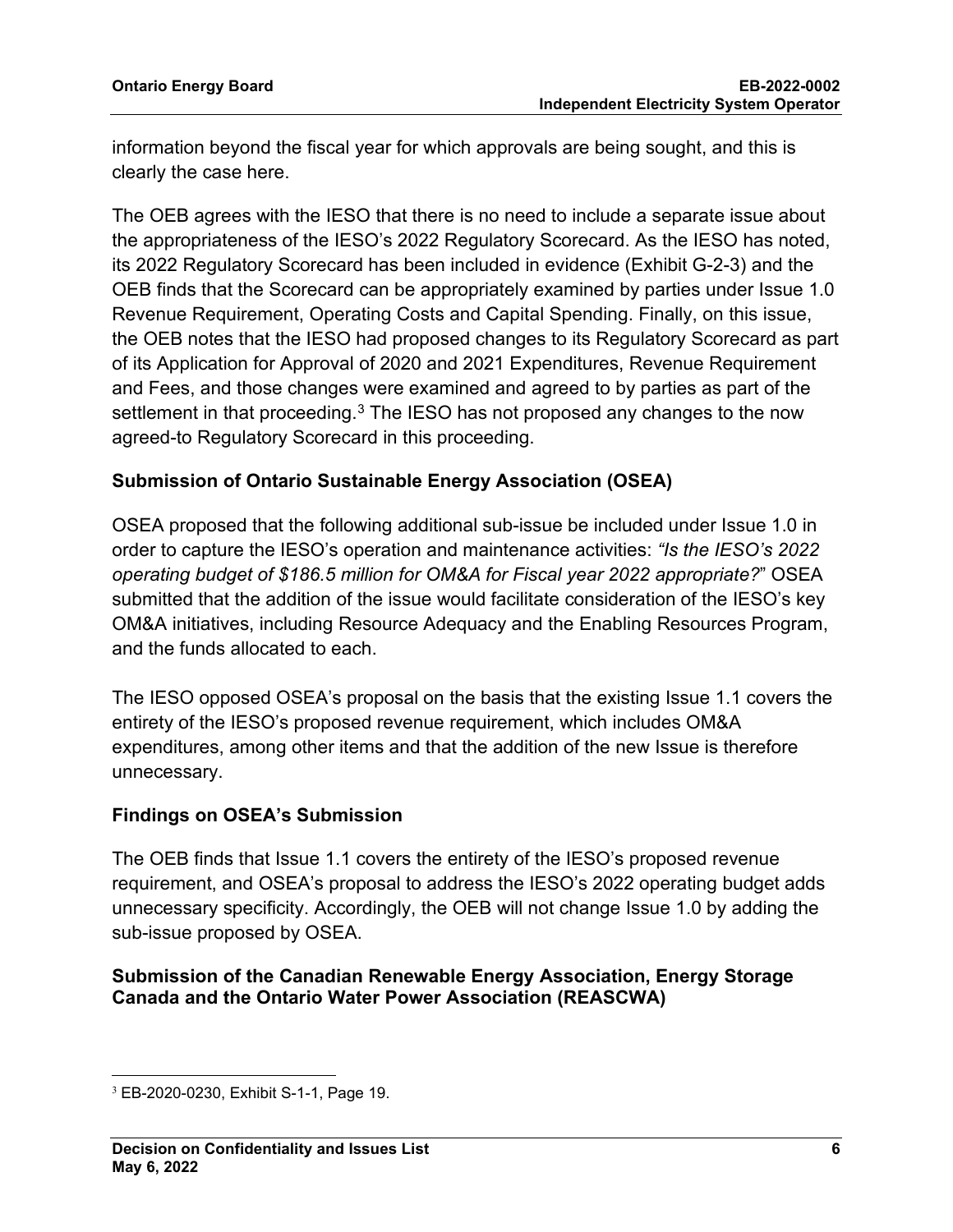REASCWA noted that its submission was filed in consideration of Ontario's forecast supply needs and supply resource procurements. It proposed that four new issues be added to Issues List, as follows.

REASCWA proposed that the following Issue be added as a sub-issue under Issue 4 Market Renewal Program (MRP): *"Are the scope, timing, costs, and net benefits of the overall MRP project still appropriate given the IESO's forecast of significant increases in supply needs and the IESO's proposed procurement plans to secure needed supply resources?"*

The IESO opposed the proposed sub-issue on the basis that the proceeding is not an opportunity for parties to consider the scope of market design under the MRP. The IESO highlighted that it conducts stakeholder engagement activities that provide parties with the opportunity to participate in the MRP implementation process. The IESO further stated that it's "2022 Revenue Requirement is based on a Business Plan that has been reviewed and approved by the Minister of Energy and the review of the IESO's application should be focused on the IESO's OM&A and capital expenditures." Accordingly, the IESO submitted that to the extent parties wish to examine OM&A or capital expenditures related to MRP, such matters are covered by its proposed Issues 4.2 and 4.3.

REASCWA also proposed that a sixth Issue be added entitled "*Planned Supply Resource Procurements to meet Supply Needs*" and the following sub-issues be included in this category:

- *a. Is the IESO's OMA budget for supply resource procurements sufficient to address the expanded supply needs that have been identified by the IESO since the Business Plan was filed with the Minister of Energy?*
- *b. Given the increasing supply gap and the ability of energy storage, hybrid energy resources, renewable energy resources, and distributed energy resources to help meet supply needs, is the budget allocated to applicable IESO initiatives sufficient to accelerate the implementation of these resources?*
- c. *Given the expected need for new supply resource project development and investment, is the IESO's OMA allocation to support System Impact*  Assessments and other requirements for supply resources to connect to the grid sufficient?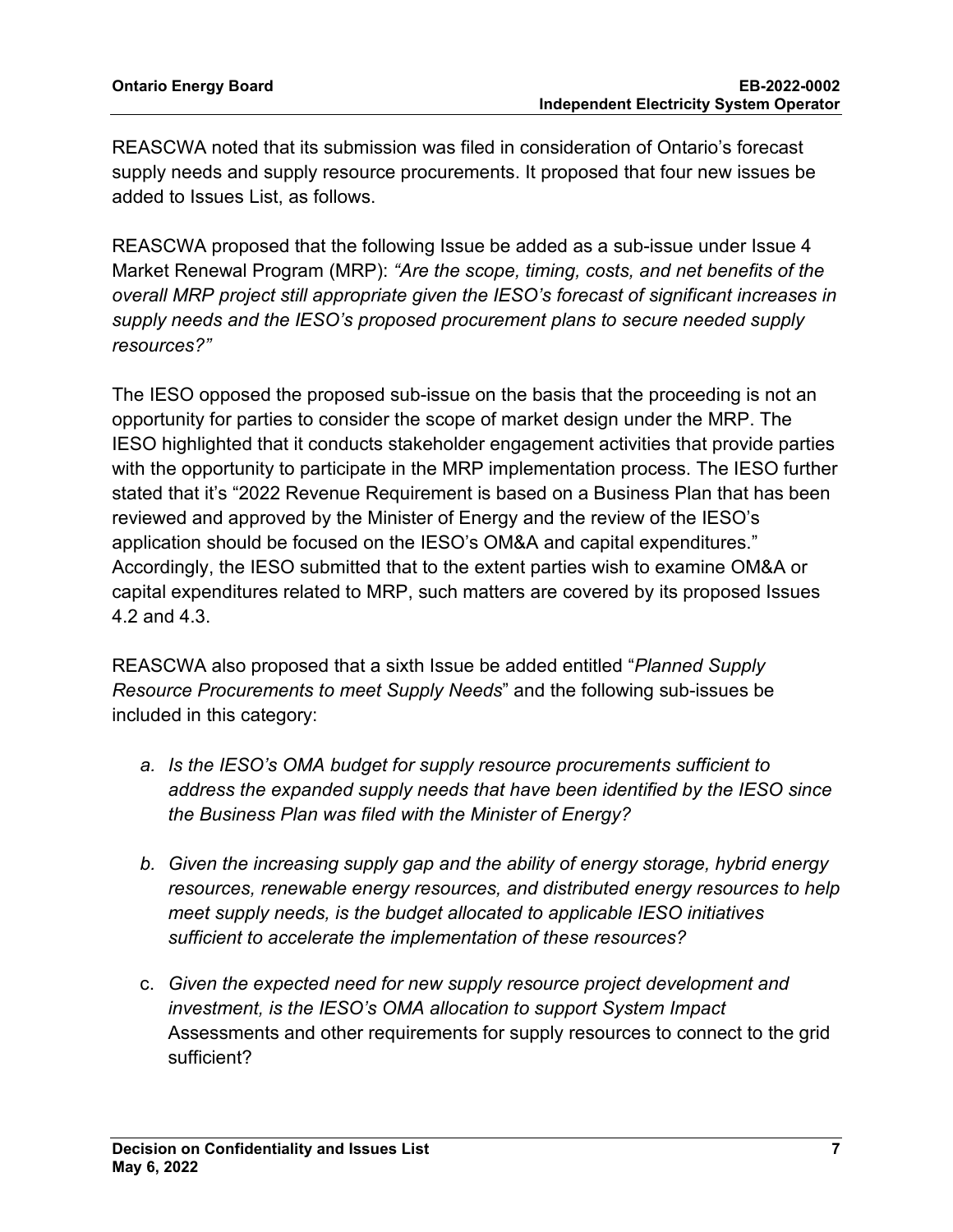The IESO opposed the additional Issues. The IESO stated that proposed Issues a and c are too narrowly focused and that the existing Issue 1.1 allows for examination of the IESO's proposed revenue requirement of \$201.5 million for Fiscal Year 2022, which includes OM&A expenditures. The IESO argued that proposed Issues a and c do not improve upon the draft Issues List and to the extent the above noted activities are material and relevant to the matters in this proceeding, they can be reviewed within the context of the existing wording of Issue 1.1.

Regarding Issue b, the IESO stated that the "revenue requirement submission is not a proceeding to consider the implementation or procurement of particular supply resources" and that its 2022 Revenue Requirement Submission is "based on a Business Plan that has been reviewed and approved by the Minister of Energy and the review of the IESO's application should be focused on the IESO's OM&A and capital expenditures."

#### **Findings on REASCWA's Submission**

The OEB will not amend Issue 4.0 by adding the sub-issue proposed by REASCWA. The OEB agrees with the IESO that this proceeding is not an opportunity for parties to consider the scope of market design under the MRP, and that the IESO conducts stakeholder engagement activities that provide parties with the opportunity to participate in the MRP implementation process. Further, to the extent that parties wish to examine OM&A or capital expenditures related to MRP, such matters are covered by Issues 4.2 and 4.3.

The OEB finds it unnecessary to add the sixth issue as proposed by REASCWA. The OEB agrees with the IESO that REASCWA's proposed issues 6a and 6c can be reviewed within the context of the existing wording of Issue 1.1. Further, the OEB also agrees with the IESO that this revenue requirement submission is not a proceeding to consider the implementation or procurement of particular supply resources and that the review of the IESO's application should be focused on the IESO's OM&A and capital expenditures. The effect of any change required in the OM&A budget as a result additional supply needs identified by the IESO after approval of the business plan may be explored in the context of the approved Issues List.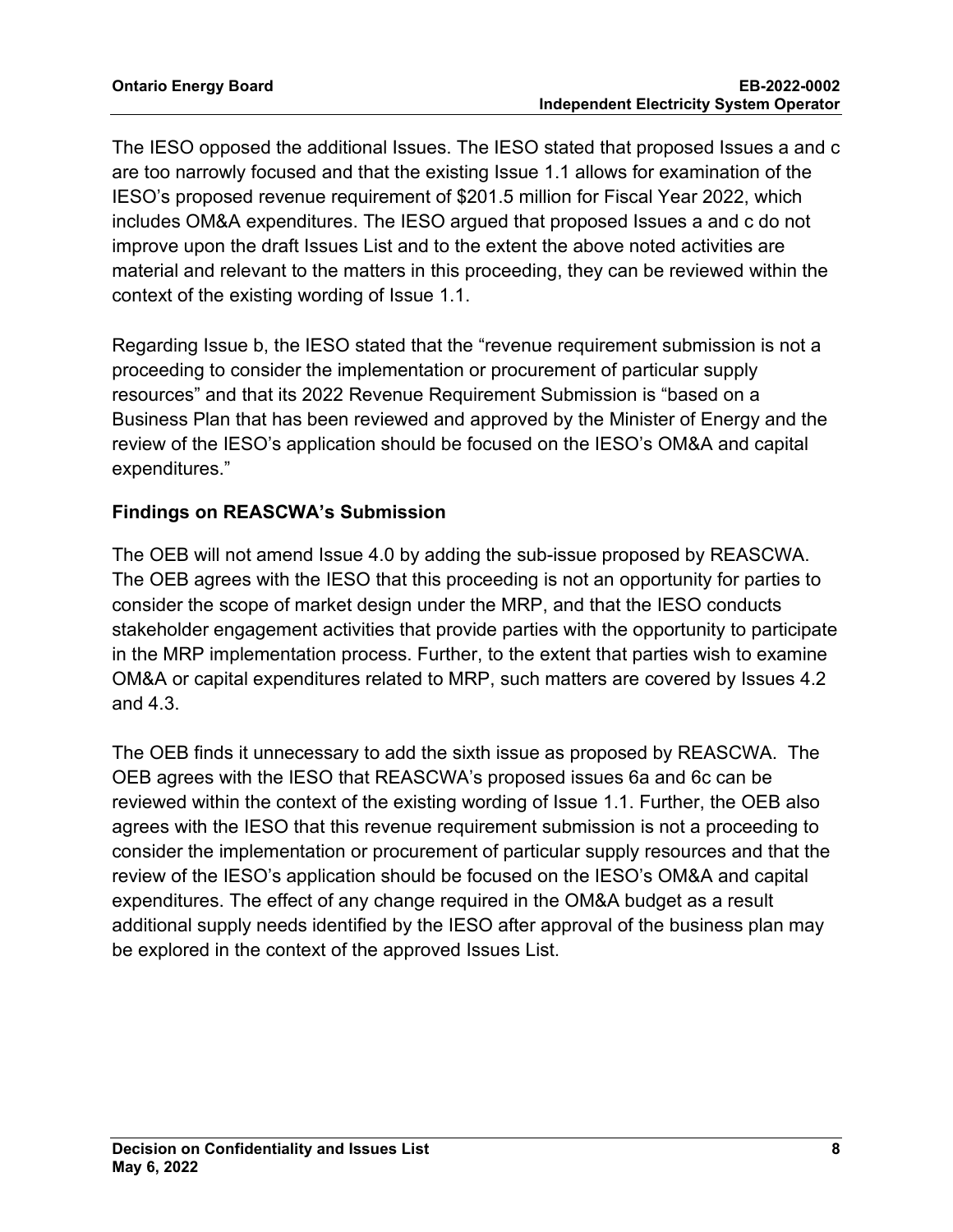#### **THE ONTARIO ENERGY BOARD ORDERS THAT:**

- 1. The Issues List attached as Appendix A is approved.
- 2. The Independent Electricity System Operator will provide unredacted versions of the attachments for which confidential treatment has been granted to parties who sign the OEB's from of Declaration and Undertaking.

**DATED** at Toronto, **May 6, 2022**

#### **ONTARIO ENERGY BOARD**

**Nancy** Marconi Digitally signed by Nancy Marconi Date: 2022.05.09 09:59:37 -04'00'

Nancy Marconi **Registrar**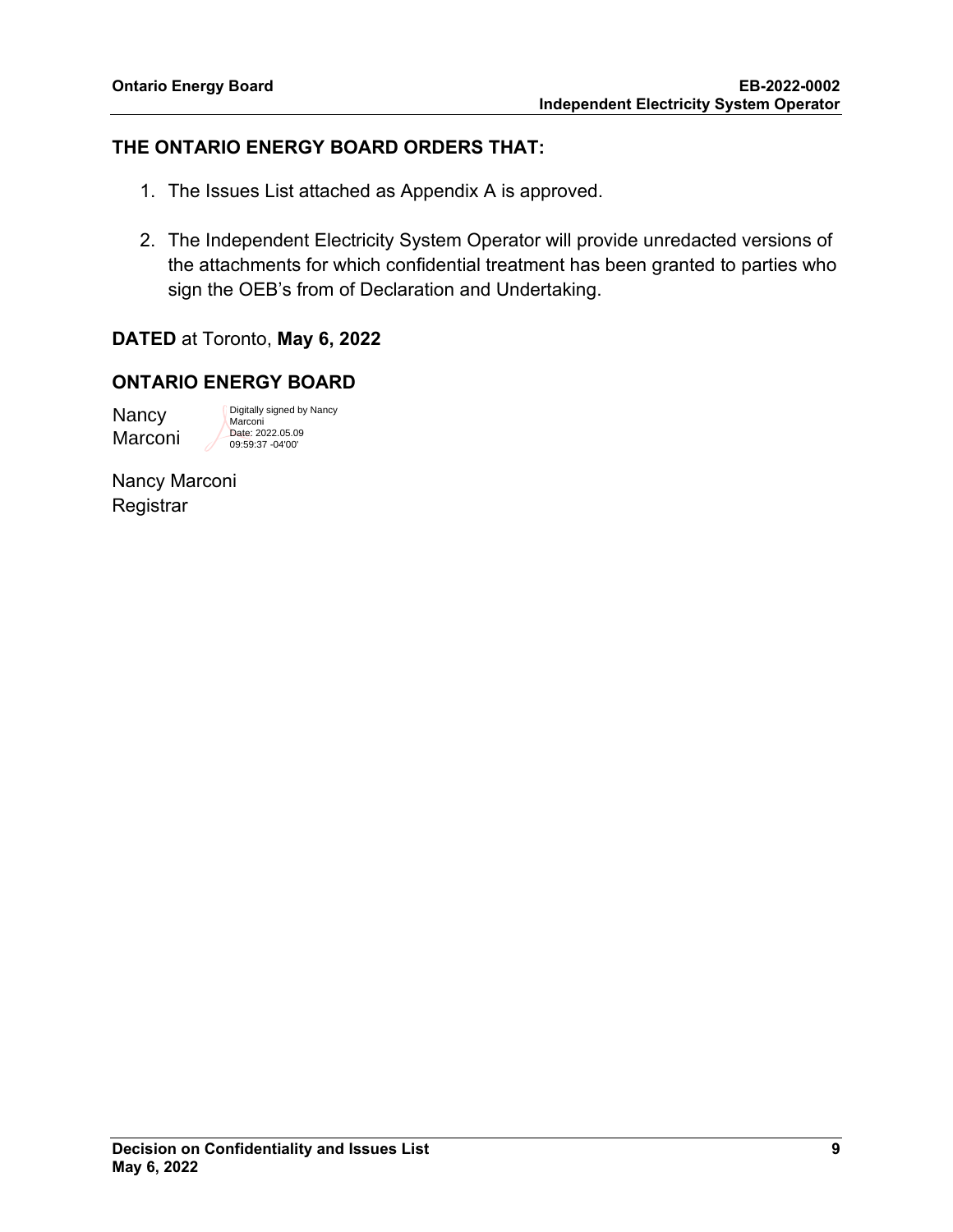# **SCHEDULE A**

# **FINAL ISSUES LIST**

# **DECISION ON ISSUES LIST**

# **INDEPENDENT ELECTRICITY SYSTEM OPERATOR EB-2022-0002**

**May 6, 2022**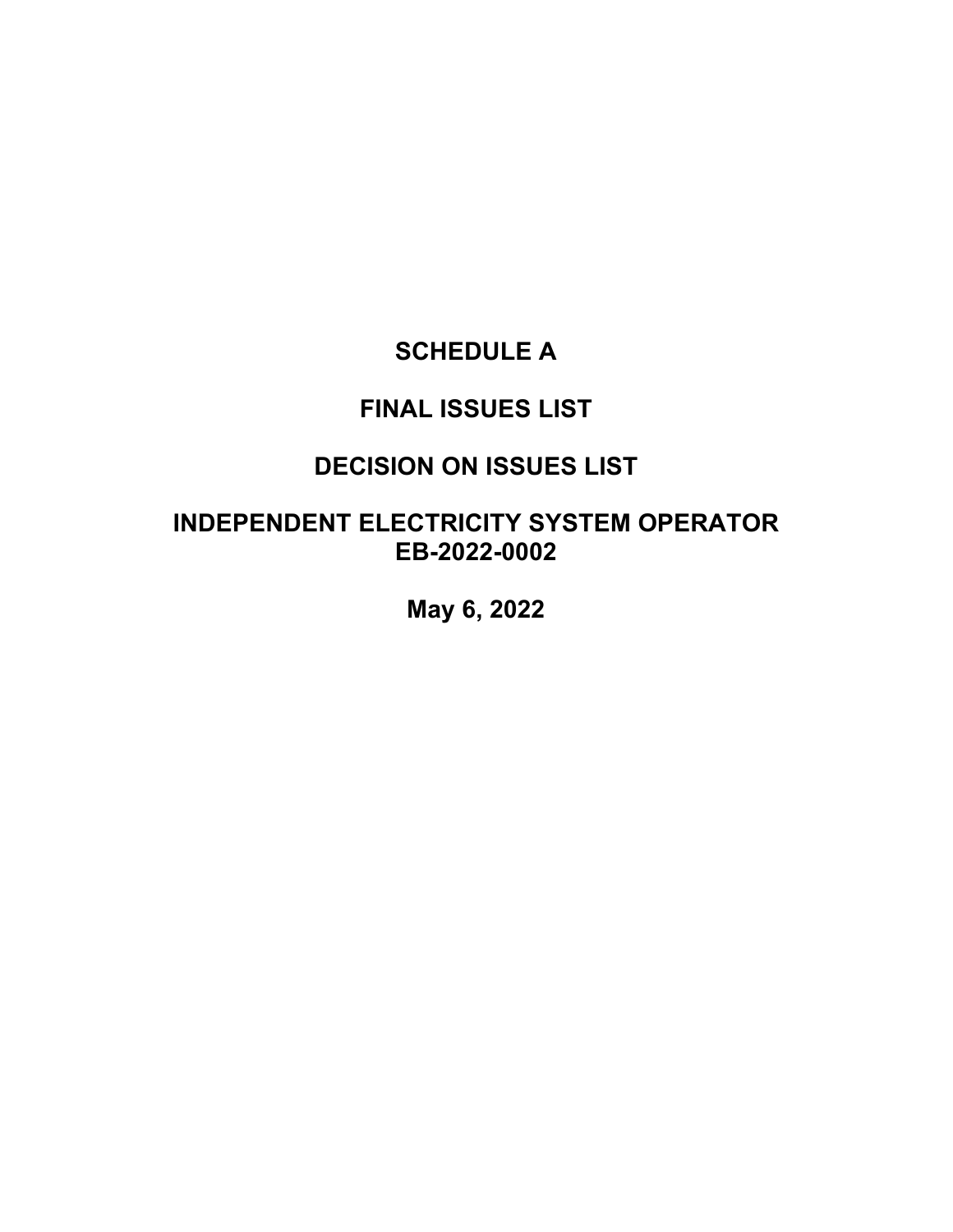# **Schedule A: Final Issues List**

# **1.0 Revenue Requirement, Operating Costs and Capital Spending**

- **1.1** Is the IESO's Fiscal Year 2022 revenue requirement of \$201.5 million appropriate?
- **1.2** Are the IESO's 2022 projected staffing levels and compensation (including salaries, benefits, pensions and other post-employment benefits) appropriate?
- **1.3** Is the IESO's 2022 capital expenditure envelope of \$71.2 million for capital projects for Fiscal Year 2022 appropriate?

# **2.0 Usage Fees**

- **2.1** Is the methodology used to derive the IESO's proposed 2022 Usage Fees of \$1.3329/MWh for domestic customers (including embedded generation) and \$1.0126/MWh for export customers to be paid commencing January 1, 2022 appropriate?
- **2.2** Is the IESO's request to charge (or rebate) market participants the difference between the approved 2022 IESO Usage Fees and the interim fees they paid in the next billing cycle following the month in which OEB approval received appropriate?
- **2.3** Is the proposed January 1, 2022 effective date for the IESO's 2022 Usage Fees appropriate?

# **3.0 Application and Reliable Integration Fee**

- **3.1** Is the IESO's proposal to charge proponents a Reliable Integration fee at an hourly rate of \$145/hour for activities the IESO undertakes to reliably integrate new or modified facilities to the IESO-Controlled Grid appropriate?
- **3.2** Application Fee for Market Participation.

# **4.0 Market Renewal Program (MRP)**

- **4.1** Is the reporting on financial and operational performance of the MRP appropriate?
- **4.2** Are the IESO's forecast 2022 operational costs for the MRP appropriate in the context of the scope and timing of the overall project?